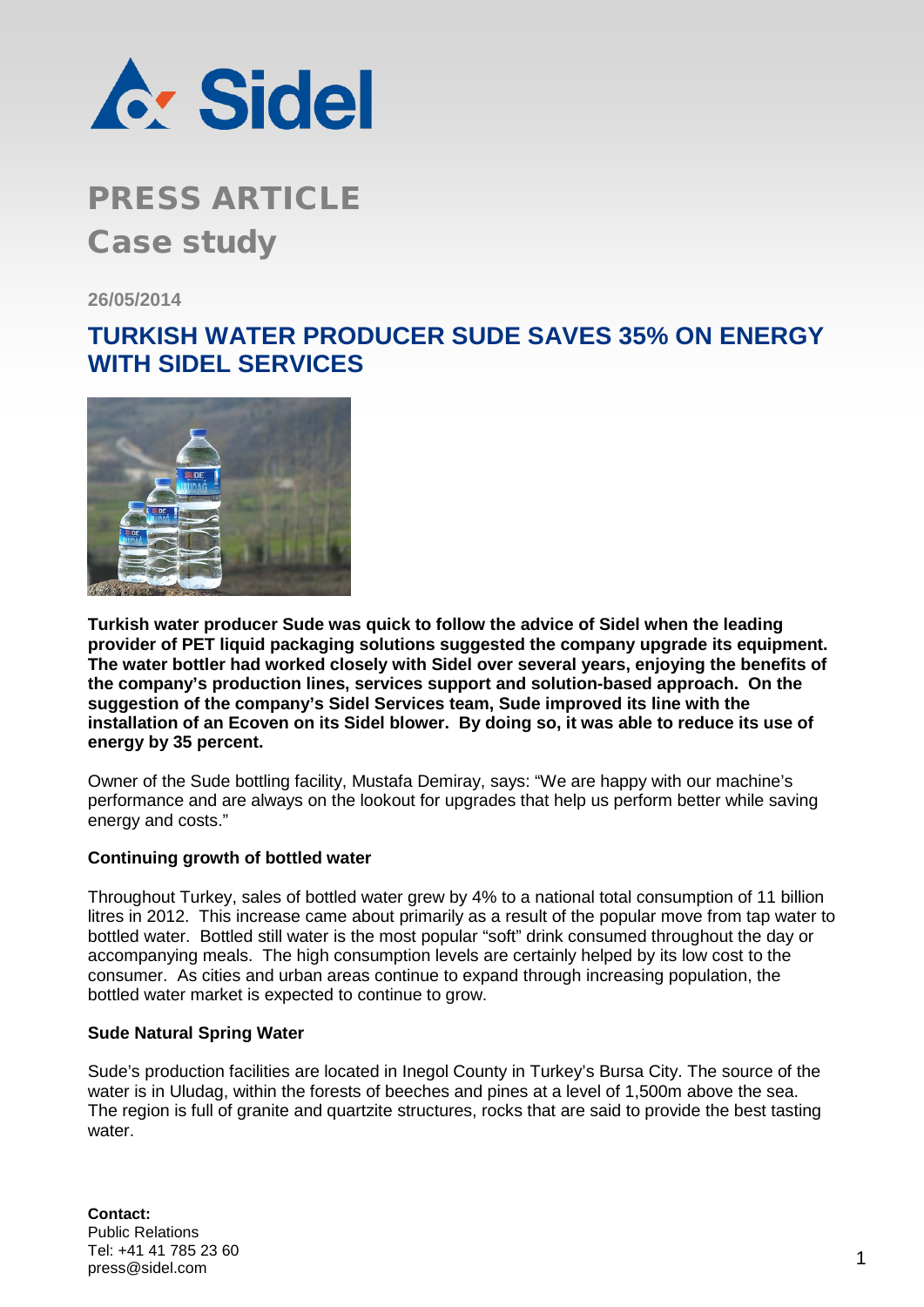

# PRESS ARTICLE Case study

During most of the year, the area is usually covered by snow, particularly throughout the winter. The water reaches the production line in its natural state retaining the original taste and purity from its source in Uludag. It is bottled automatically under strict conditions of hygiene, with no human contact.

In the company's laboratories, Sude Natural Spring Water undergoes daily analysis. The Turkish Ministry of Health and Regional Health Directorate also conduct regular quality controls.

#### **Fewer lamps using less energy**

After the company responded to Sidel's suggestions, the filling facility received an upgrade to the blower and now has a Sidel Ecoven installed. The Combi 20 SBO delivers high output rates with outstanding bottle quality. It also gives Sude strong production reliability and minimum operating costs. The Ecoven uses fewer lamps for heating the preforms, substantially reducing its energy consumption by 35%. The Sidel Combi line runs at output rates of 40,000 bottles per hour (bph) for the 0.33 and 0.5 litre formats, and at speeds of 26,000 bph for the larger 1.5 litre bottles.



Editors Note: The images within this document are for illustrative purposes only and should not be used for reproduction. If high resolution copies are not attached with the document, please contact Chris Twigger at Shaw & Underwood PR for copies – see contact details below.

----------------------------------- For editorial and advertising enquiries, please contact: Shaw & Underwood PR Chris Twigger, Director Tel: +44 121 454 5584 / Cell: +44 7795 423796 christwigger@shawandunderwood.co.uk

**Contact:** Public Relations Tel: +41 41 785 23 60 nei. +41 41 765 23 60<br>press@sidel.com 22